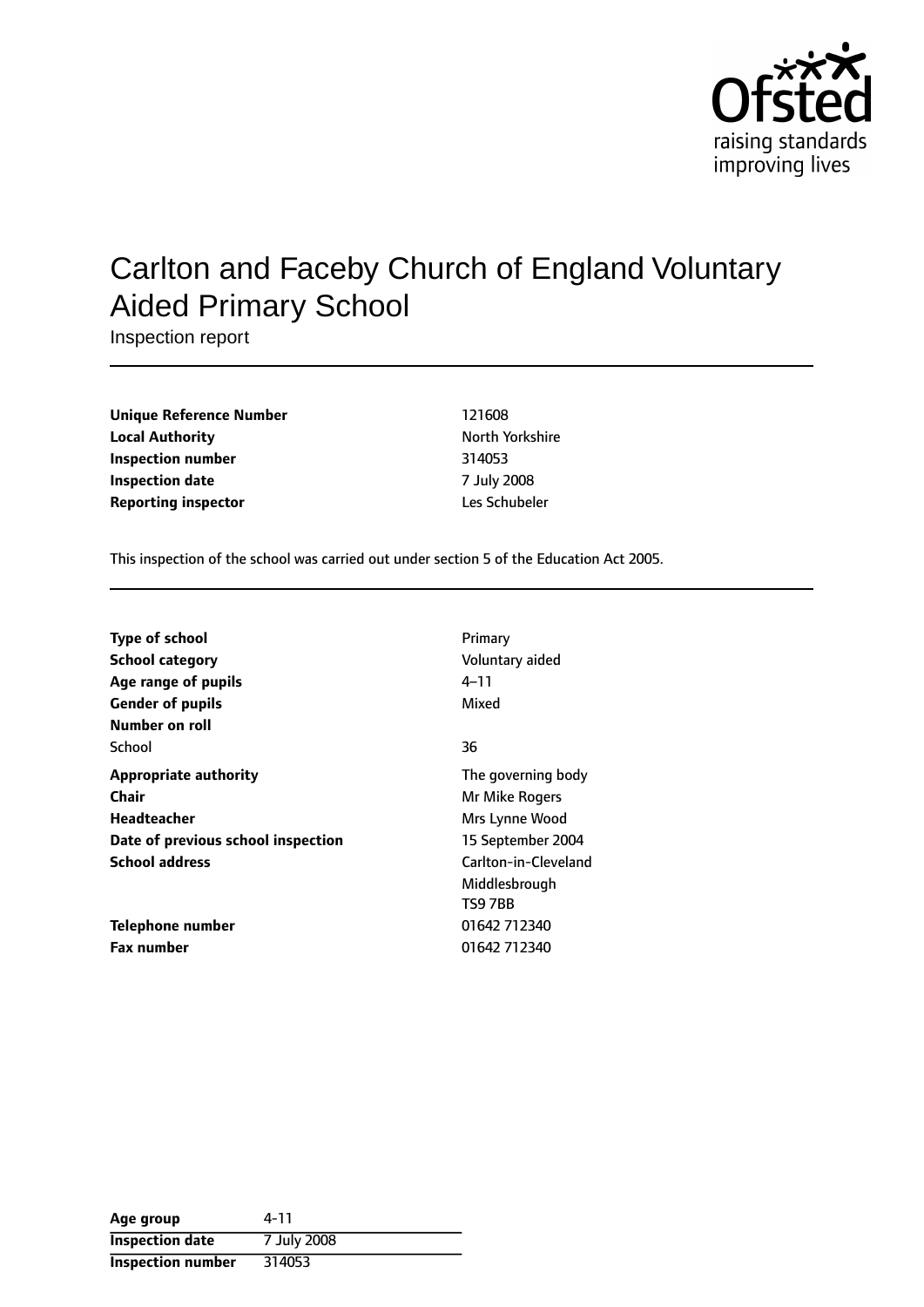© Crown copyright 2008

.

#### Website: www.ofsted.gov.uk

This document may be reproduced in whole or in part for non-commercial educational purposes, provided that the information quoted is reproduced without adaptation and the source and date of publication are stated.

Further copies of this report are obtainable from the school. Under the Education Act 2005, the school must provide a copy of this report free of charge to certain categories of people. A charge not exceeding the full cost of reproduction may be made for any other copies supplied.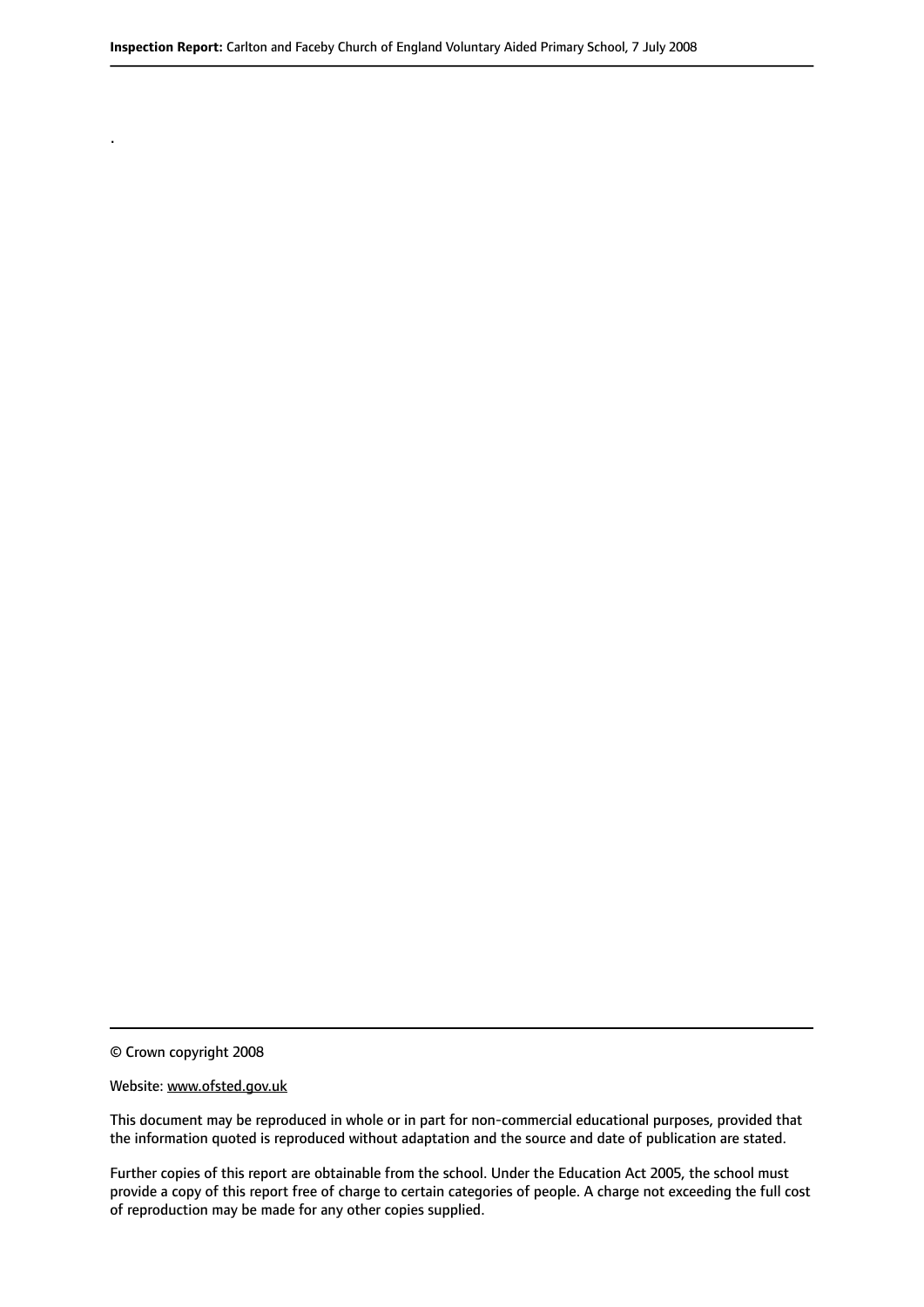## **Introduction**

The inspection was carried out by one Additional Inspector.

#### **Description of the school**

Carlton and Faceby is a very small school serving a rural community. In the last three years the number of children in Reception has varied from one to five. The proportion of pupils with learning difficulties and/or disabilities is above average. The proportion of those entitled to free school meals is below average, as is the number of pupils from minority ethnic backgrounds. The number of pupils who join or leave the school during the course of the school year is higher than usual.

In 2003, the school joined with a slightly smaller school to form a confederation on two separate sites. The schools share the same headteacher. On one day each week the pupils of both schools are taught together at Carlton.

During the last term the school has suffered staffing difficulties as a result of the absence of the permanent teacher of the younger pupils. The class has been taught by a combination of temporary teachers, a teaching assistant and the confederation's Foundation Stage leader.

The school has received the Basic Skills Quality Mark, a Leading Aspects award, Investors in People accreditation and the Healthy Schools award.

#### **Key for inspection grades**

| Grade 1 | Outstanding  |
|---------|--------------|
| Grade 2 | Good         |
| Grade 3 | Satisfactory |
| Grade 4 | Inadequate   |
|         |              |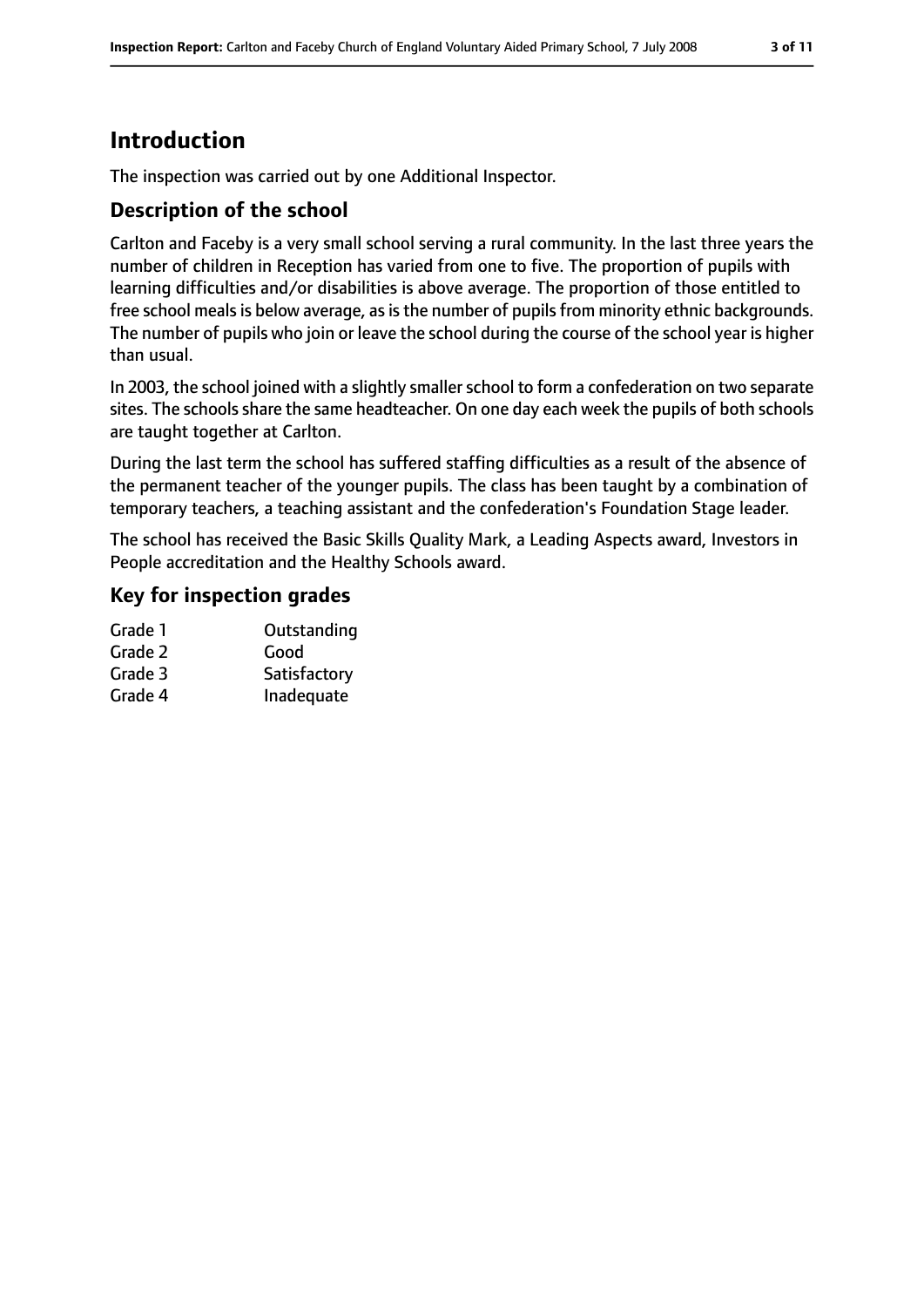## **Overall effectiveness of the school**

#### **Grade: 2**

This is a good school. Major changes arising from the confederation with another school have been managed well. Positive effects are seen, particularly in the increasing number of pupils in the school and the opportunities for them to share some experiences alongside a larger number of children of their own age than would otherwise have been the case. The achievement of pupils is good overall and standards at the end of Year 6 are, as at the time of the previous inspection, above average.

Pastoral care is a strength of the school and contributes valuably to pupils' good personal development. Pupils enjoy their time here and their behaviour is good. Staff know the pupils and their families well and this helps to promote good quality care and support. Parents appreciate the 'benefits of a close-knit school family' and comment that they have a 'very caring, nurturing school which brings out the best in each child'.

Pupils have a clear voice in the school and are very ready to offer opinions and suggest improvements. They show concern for one another's welfare and safety. The school's good curriculum is significantly enhanced by a wide range of visits and after-school activities, several of which are shared with the partner school. These generate enthusiasm among pupils and support their learning.

The quality of teaching and learning is good overall. Teachers create a friendly and positive atmosphere in the classrooms and pupils are eager to learn. Children settle quickly in Reception and grow in confidence. Pupils make good progress from their different starting points. Standards in mathematics are higher than in English. Leaders have identified that the rate of progressisslower in the Foundation Stage/Key Stage 1 class. Expertise within the confederation is used well to strengthen delivery of the curriculum in this class. Effective steps have been taken to provide good quality support and as a result, currently, pupils are making good progress; however, more needs to be done to ensure pupils continue to progress consistently as well as older pupils. At Key Stage 2, good teaching helps pupils to accelerate their progress and reach standards that are above average.

Leadership and management are good. The school's performance is carefully monitored. Effective, considered action is taken to tackle identified areas for improvement, such as pupils' writing skills. The school's system for tracking pupils' progress is resulting in a firmer focus on the identification of individuals' strengths and weaknesses. Challenging targets are set for groups and for individual pupils. A common sense of purpose among the school's leaders has been established and has spread to all staff. Governors are committed, well informed and rigorous in holding the school to account. All adults work well together to ensure pupils mature and make progress. As a result, the capacity for improvement is good.

#### **Effectiveness of the Foundation Stage**

#### **Grade: 2**

Historically, children have entered Reception with skills and abilities at the expected levels and made satisfactory progress. In the last two years children have entered the school at a higher level. In the same way as their classmates in Years 1 and 2, they are currently benefiting from good quality teaching and support. They are now making good progress in their language and mathematical skills. Teaching and learning are good and all learners are valued, cared for and supported extremely well. Well organised resources and learning areas in the classroom ensure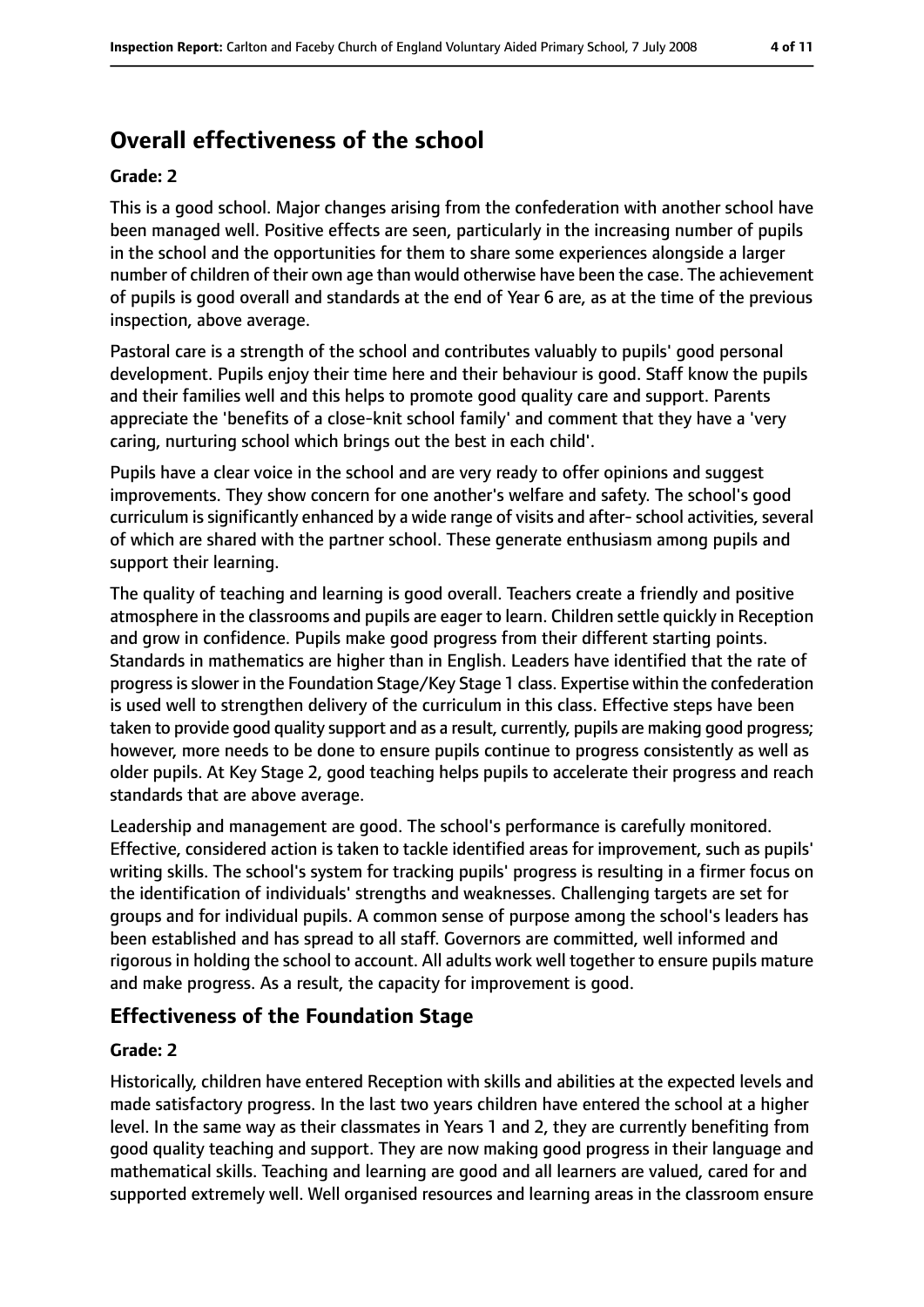a good balance between activities directed by adults and those initiated by children. The school recognises that because the outdoor area is not covered there is a restriction on some learning experiences for the children. Children quickly settle into routines. They behave well and enjoy their learning. They work and play happily together and get on well with the older children in the class. They learn to share and take turns. Secure relationships and constructive guidance provide a solid foundation for children's good personal, social and emotional development. Provision is managed well and the curriculum is well planned by the confederation's Foundation Stage leader.

#### **What the school should do to improve further**

■ Ensure that the rate of progress of pupils in the Foundation Stage/Key Stage 1 class consistently matches that of the pupils at Key Stage 2.

## **Achievement and standards**

#### **Grade: 2**

Results in national tests and attainment on entry vary because year groups are very small. This makes comparisons from year to year difficult. The school attracts a higher than average proportion of children with learning difficulties and meets their needs effectively, whilst also enabling the most able to achieve well. Generally, children come into school with skills and abilities that are broadly in line with expectations. When they leave the school, standards are above average. This represents good achievement. Progress has tended to be slower in the combined Reception and Key Stage 1 class, but the current level of intensified support is enabling pupils to make good progress. In the 2007 tests at the end of Year 6, standards in mathematics and science were well above average and in English broadly average. The school has worked hard to remedy identified weaknesses in pupils' writing skills and current work indicates substantial improvement. Good support for pupils with learning difficulties and/or disabilities ensures that they also achieve well.

## **Personal development and well-being**

#### **Grade: 2**

Pupils are considerate, friendly and polite. Their behaviour is good and bullying is rare. Pupils say that school is a safe place to be in, and they express confidence that staff will listen and take appropriate action if they have a concern or worry. Their good attendance is a reflection of pupils' enjoyment of school life. They are keen to help one another and cheerfully take on responsibilities in the school community. Some pupils act as playground leaders, which helps to ensure very good relationships. School councillors take their role seriously and their voice makes itself heard. They are very proud of their contributions to the support of chosen charities and to the improvements in the school's playground equipment. Spiritual, moral, social and cultural development is good. Pupils learn to take account of the feelings of others and to understand the difference between right and wrong. They are fully aware of the importance of diet and exercise to stay healthy. They enjoy physical exercise. Pupils' well developed social skills and their developing literacy and numeracy skills prepare them well for the next steps in their education and beyond.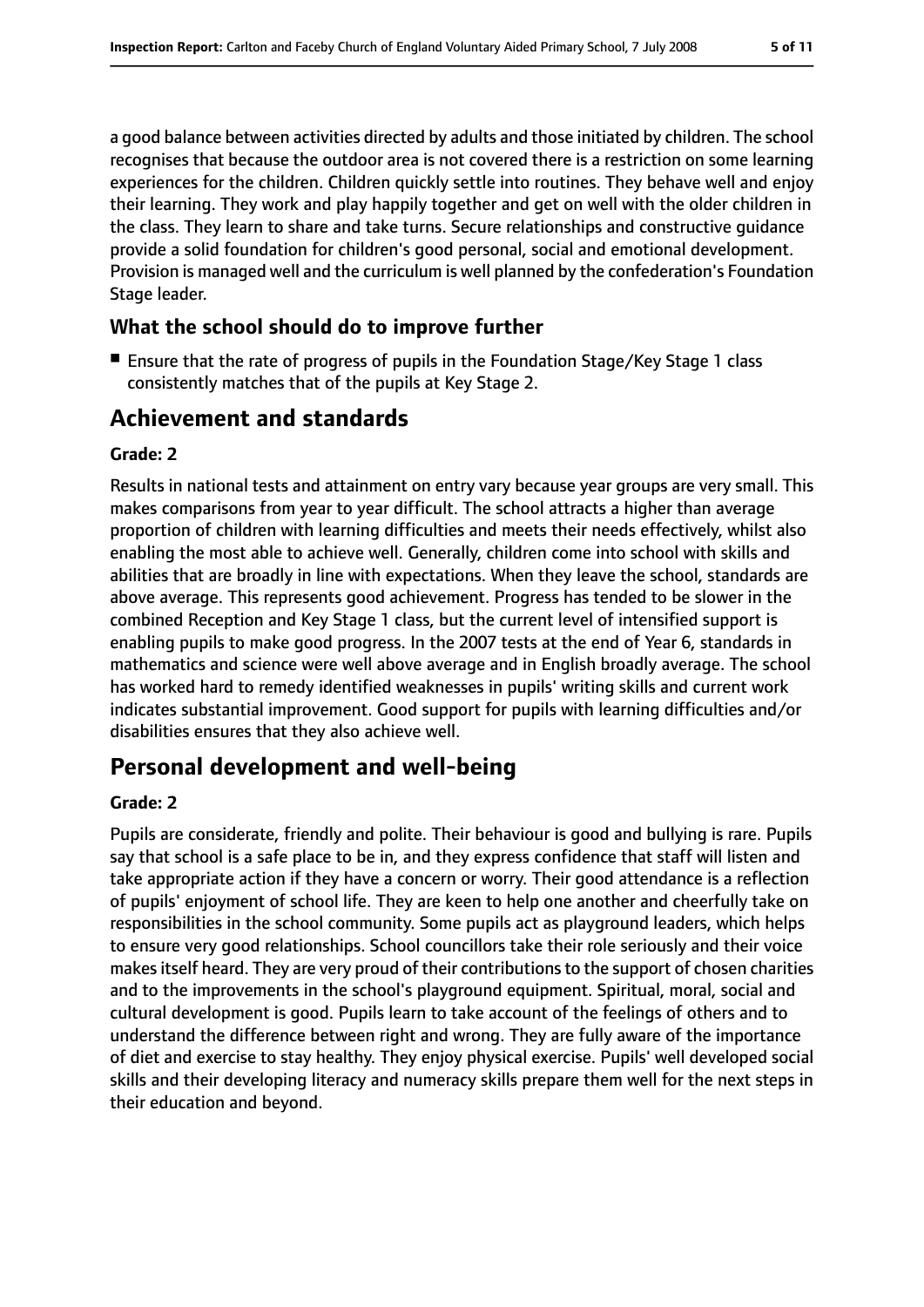## **Quality of provision**

## **Teaching and learning**

#### **Grade: 2**

Staff plan and provide appropriate and enjoyable activities for their classes. During the period of staffing difficulties, the school has intensified its support for the younger pupils. The combined work of confederation staff, temporary teachers and a good quality teaching assistant is proving effective and is currently enabling pupils to make good progress. The school has developed a more regular and detailed system for tracking pupils' achievement. Assessment information is being used more effectively to plan lessons in both classes and provide support for groups of pupils or for individuals where necessary. Work is set at appropriate levels to build upon what has been learned already. Relationships between teachers and pupils are very secure and this encourages pupils' willingness to answer questions and to take a full part in lessons. Information and communication technology (ICT) resources are used well to support and extend pupils' learning.

#### **Curriculum and other activities**

#### **Grade: 2**

The confederation arrangements bring benefits to the pupils' learning experiences. The weekly 'confederated day', when the pupils of both schools come together at Carlton, is well used to enable the pupils to be taught with children of their own age in larger groups than is normally the case. The expertise and specialisms of teachers in both schools are used well to ensure that pupils do not miss out on opportunities to develop skills in music, for example, or physical education. Many after-school clubs and visits to theatres, museums and stately homes extend pupils' first-hand experiences and make a valuable contribution to their learning and personal development.

Good links with the local secondary school support pupils' learning in mathematics, science and ICT. A productive link with an urban school enables pupils to develop an understanding of a community that has a contrasting population to their own. ICT skills are well promoted and pupils use their skills to further develop their learning in a range of subjects. Older pupils enjoy a valuable residential visit that helps to develop their personal and social skills in a new and challenging environment.

#### **Care, guidance and support**

#### **Grade: 2**

This is a caring school. Its small size is used very positively to create a mutually supportive and friendly family ethos. Effective support is provided for vulnerable pupils and for those who join the school during the course of the year. This ensures that they are welcomed into the school community and make good progress both academically and personally. Safeguarding and safety arrangements are in place. The school provides good academic guidance based on the tracking of individual pupils' progress. Pupils, particularly in the Key Stage 2 class, are beginning to become more aware of the level of their performance and of what they need to do to improve their work.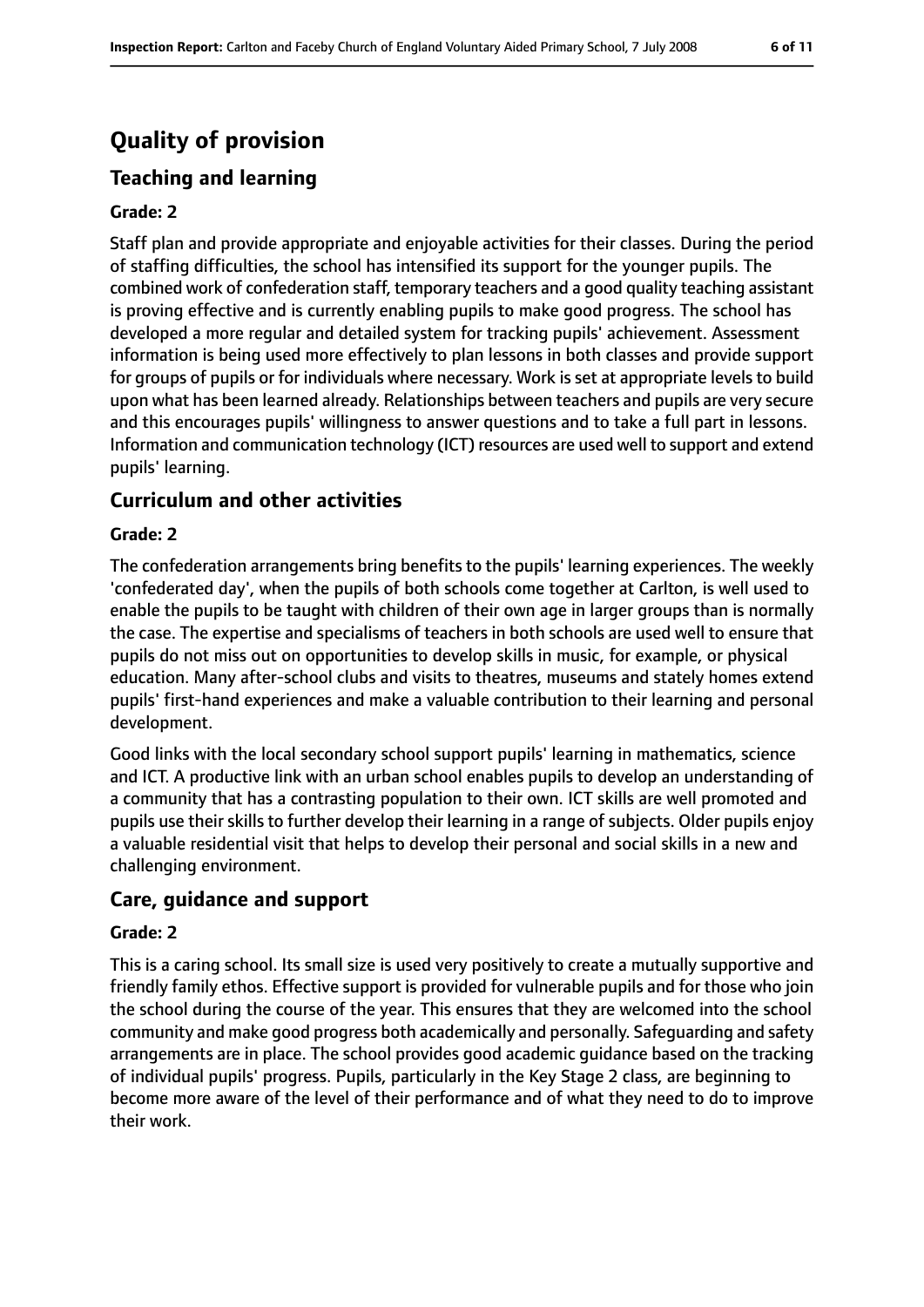## **Leadership and management**

#### **Grade: 2**

Despite the restrictions imposed by running a very small school, such as having a substantial teaching commitment herself, the headteacher has taken effective action that is enhancing the school's performance. The successful management of the confederation has resulted in the development of a welcoming and inclusive ethos in the school. The school's leaders give clear direction. Staffing and other resources are used well to ensure that pupils are not disadvantaged by the school's small size. There are strong and productive links with secondary schools, other small primary schools and the local nursery. Effective systems for tracking pupils' progress and analysing assessment data have been introduced. Financial management is good. The school knows itself well. It has identified its strengths and weaknesses accurately even though its evaluations are sometimes unduly modest. Plans to re-organise classes in order to manage the expected larger number of children in Reception after this year are well considered and securely rooted in analysis of past performance and future needs.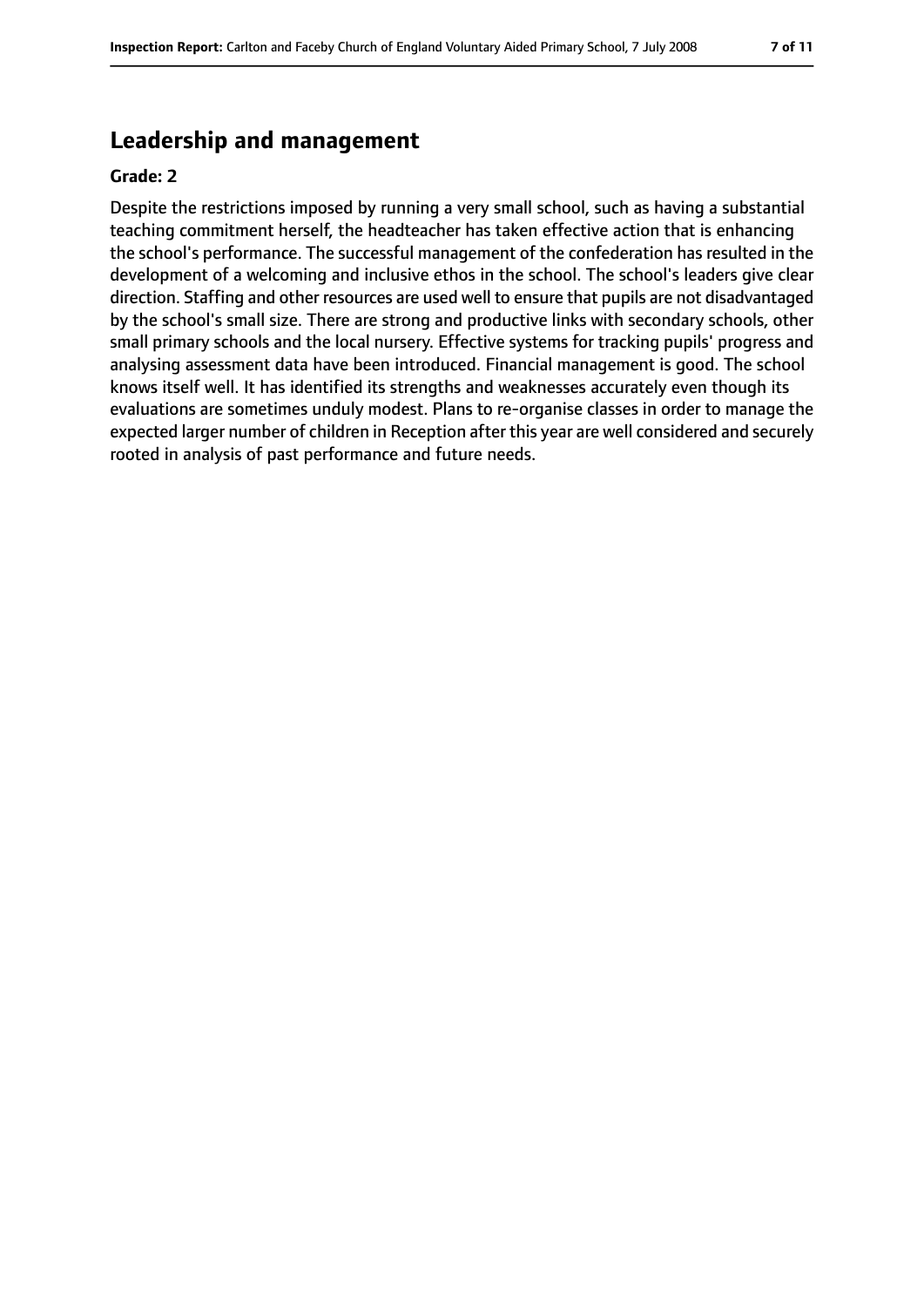**Any complaints about the inspection or the report should be made following the procedures set out in the guidance 'Complaints about school inspection', which is available from Ofsted's website: www.ofsted.gov.uk.**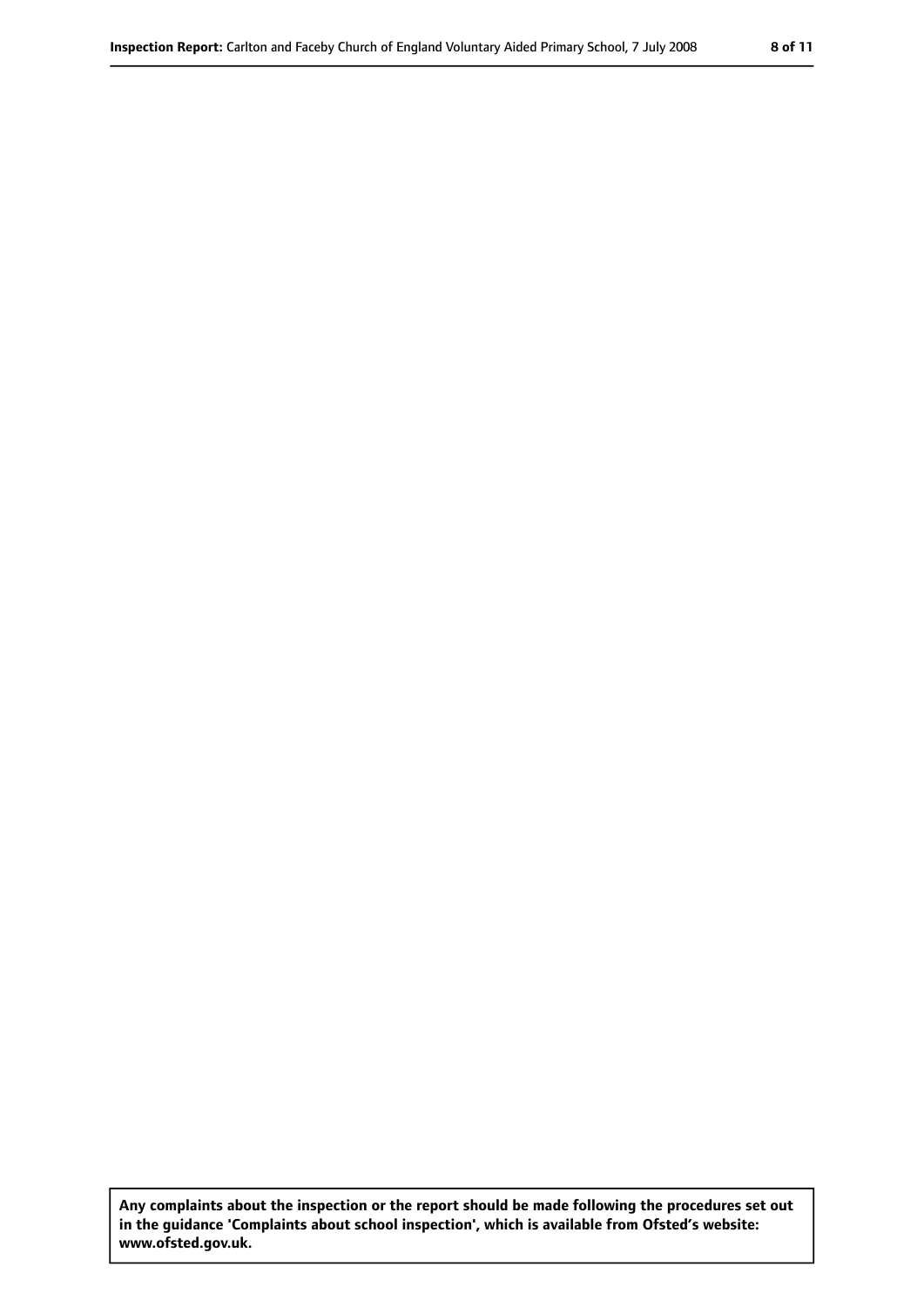## **Inspection judgements**

| ˈ Key to judgements: grade 1 is outstanding, grade 2 good, grade 3 satisfactory, and | <b>School</b>  |
|--------------------------------------------------------------------------------------|----------------|
| grade 4 inadequate                                                                   | <b>Overall</b> |

### **Overall effectiveness**

| How effective, efficient and inclusive is the provision of education, integrated<br>care and any extended services in meeting the needs of learners? |     |
|------------------------------------------------------------------------------------------------------------------------------------------------------|-----|
| Effective steps have been taken to promote improvement since the last<br>inspection                                                                  | Yes |
| How well does the school work in partnership with others to promote learners'<br>well-being?                                                         |     |
| The effectiveness of the Foundation Stage                                                                                                            |     |
| The capacity to make any necessary improvements                                                                                                      |     |

#### **Achievement and standards**

| How well do learners achieve?                                                                               |  |
|-------------------------------------------------------------------------------------------------------------|--|
| The standards <sup>1</sup> reached by learners                                                              |  |
| How well learners make progress, taking account of any significant variations between<br>groups of learners |  |
| How well learners with learning difficulties and disabilities make progress                                 |  |

### **Personal development and well-being**

| How good is the overall personal development and well-being of the<br>learners?                                  |  |
|------------------------------------------------------------------------------------------------------------------|--|
| The extent of learners' spiritual, moral, social and cultural development                                        |  |
| The extent to which learners adopt healthy lifestyles                                                            |  |
| The extent to which learners adopt safe practices                                                                |  |
| How well learners enjoy their education                                                                          |  |
| The attendance of learners                                                                                       |  |
| The behaviour of learners                                                                                        |  |
| The extent to which learners make a positive contribution to the community                                       |  |
| How well learners develop workplace and other skills that will contribute to<br>their future economic well-being |  |

#### **The quality of provision**

| How effective are teaching and learning in meeting the full range of the<br>learners' needs?          |  |
|-------------------------------------------------------------------------------------------------------|--|
| How well do the curriculum and other activities meet the range of needs<br>and interests of learners? |  |
| How well are learners cared for, guided and supported?                                                |  |

#### **Annex A**

 $^1$  Grade 1 - Exceptionally and consistently high; Grade 2 - Generally above average with none significantly below average; Grade 3 - Broadly average to below average; Grade 4 - Exceptionally low.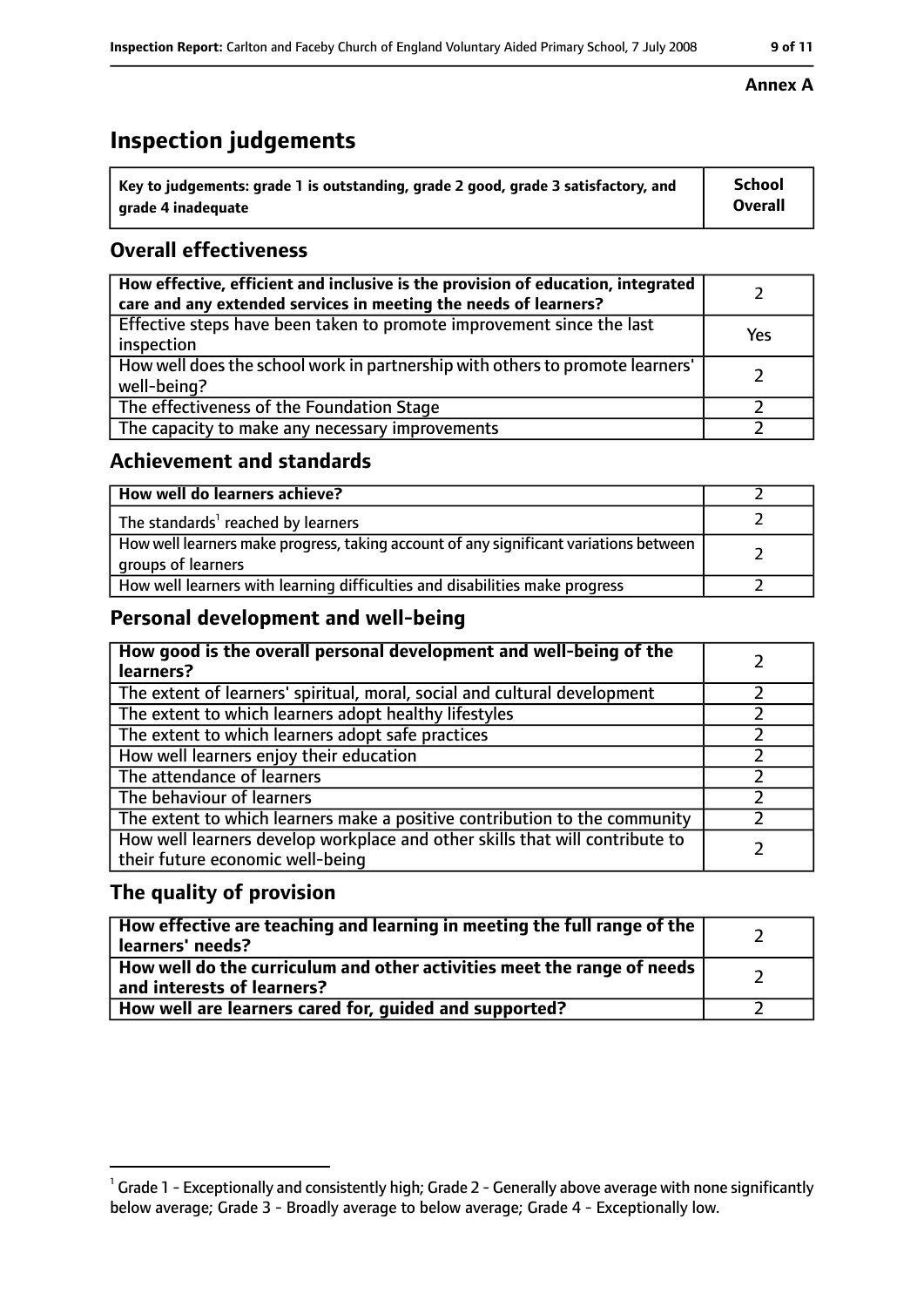#### **Annex A**

## **Leadership and management**

| How effective are leadership and management in raising achievement<br>and supporting all learners?                                              |     |
|-------------------------------------------------------------------------------------------------------------------------------------------------|-----|
| How effectively leaders and managers at all levels set clear direction leading<br>to improvement and promote high quality of care and education |     |
| How effectively leaders and managers use challenging targets to raise standards                                                                 |     |
| The effectiveness of the school's self-evaluation                                                                                               |     |
| How well equality of opportunity is promoted and discrimination tackled so<br>that all learners achieve as well as they can                     |     |
| How effectively and efficiently resources, including staff, are deployed to<br>achieve value for money                                          | 7   |
| The extent to which governors and other supervisory boards discharge their<br>responsibilities                                                  | 7   |
| Do procedures for safequarding learners meet current government<br>requirements?                                                                | Yes |
| Does this school require special measures?                                                                                                      | No  |
| Does this school require a notice to improve?                                                                                                   | No  |